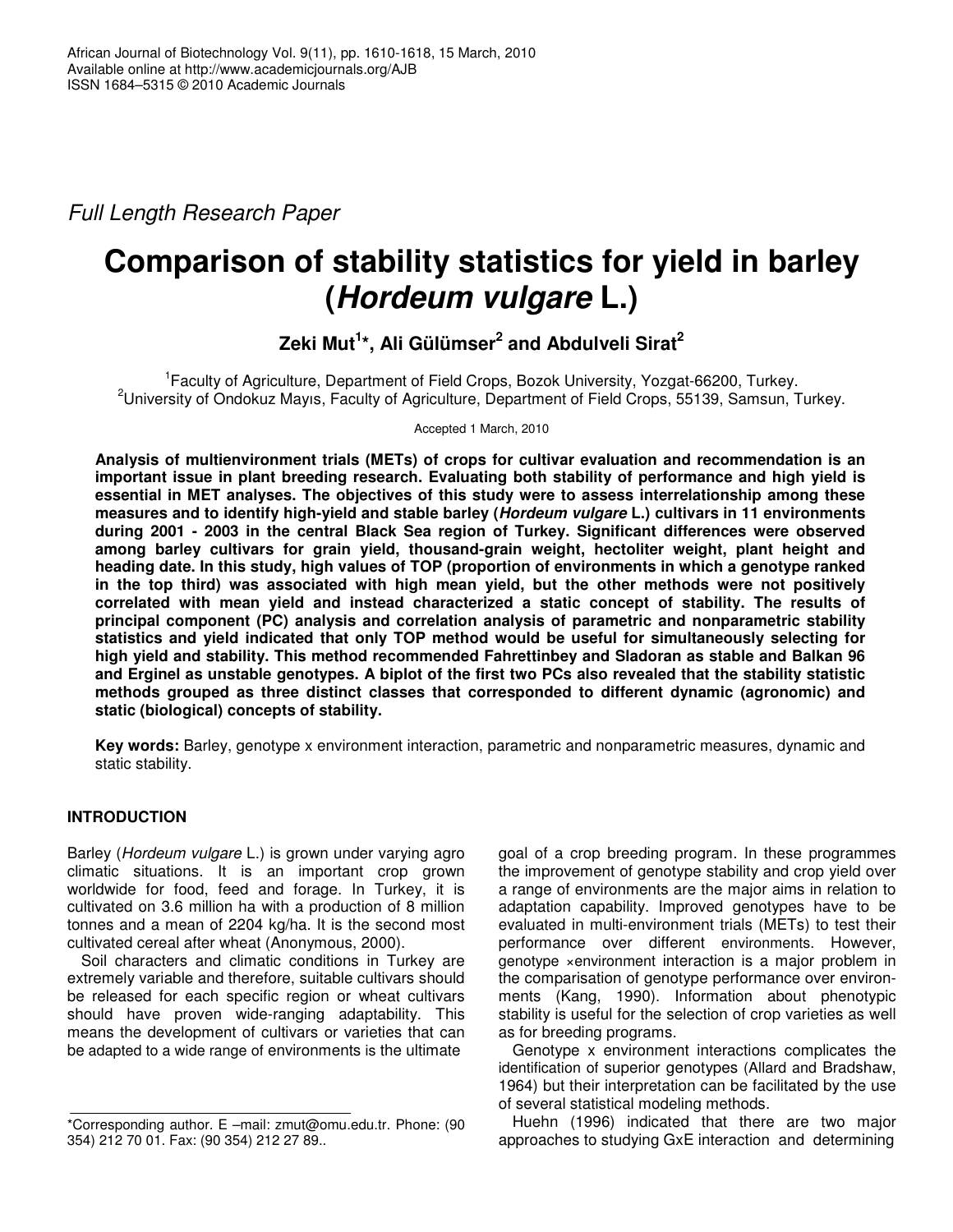adaptation of genotypes. The first and most common approach is parametric, which relies on distributional assumptions about genotypic, environmental and GxE effects. The second major approach is the nonparametric or analytical clustering approach, which relates environments and phenotypes relative to biotic and abiotic environmental factors without making specific modeling assumptions. For practical applications, however, most breeding programs incorporate some elements of both parametric and non-parametric approaches (Becker and Leon, 1988). Several parametric methods including univariate and multivariate ones have been developed to assess the stability and adaptability of varieties. The most widely used is the joint regression including regression coefficient (bi) and variance of deviations from regression  $(S^2_{\text{di}})$  (Eberhart and Russell, 1966).

Nonparametric stability measures based on ranks provide a viable alternative to present parametric measures based on absolute data (Nassar and Huehn, 1987). For many applications, including selection in breeding and testing programs, the rank orders of genotypes are the most essential information. There is ample justifycation for the use of nonparametric measures in the assessment of yield stability of crop varieties.

According to Huehn (1990), the nonparametric procedures have the following advantages over the parametric stability methods; i) they reduce the bias caused by outliers, ii) no assumptions are needed about the distribution of observed values, iii) they are easy to use and interpret and iv) additions or deletions of one or few genotypes do not cause much variation of results.

Several nonparametric methods have been developed to describe and interpret the responses of genotypes to environmental variation (Nassar and Huehn, 1987; Kang, 1988; Ketata et al., 1989; Fox et al., 1990; Thennarasu, 1995).

Nassar and Huehn (1987) proposed four nonparametric statistics of phenotypic stability (Si<sup>(1)</sup>, Si<sup>(2)</sup>, Si<sup>(3)</sup> and Si<sup>(6)</sup>) based on the classification of the genotypes in each environment and defined stable genotypes as those whose position in relation to the others remained unaltered in the set of environments assessed. Fox et al. (1990) suggested another nonparametric superiority measure for general adaptability. They used stratified ranking of the cultivars. Integration of stability of performance with yield is necessary for selecting high-yielding, stable genotypes. Kang (1988) developed a method for selecting high yielding; stable genotypes where both yield and Shukla's (1972) stability variance are used as selection criteria. Thennarasu (1995) proposed as stability measures the non-parametric statistics based on ranks of adjusted means of the genotypes in each environment and defined stable genotypes using Nassar and Huehn (1987)'s definition.

The objectives of this study were (i) to identify high yielding and stable barley cultivars over different locations, and (ii) to study the relationships among parametric and nonparametric stability statistics.

### **MATERIALS AND METHODS**

#### **Plant material and field conditions**

Eight barley genotypes (4 six-row barley, cv-Kıral 98, cv-Erginel, cv-Plaisent, cv-Çetin 2000 and 4 two-row barley, cv-Sitap 01/6A, cv-Fahrettinbey, cv-Sladoran, cv-Balkan 96) were used as experimental material. Field experiments were carried out in Amasya-Gökhöyük, Samsun-Bafra, Samsun-Gelemen, Samsun-Center, Samsun-Kavak during in the 2001 - 2003 growing seasons and Amasya-Merzifon in the 2001 - 2002 growing seasons in the central Black Sea region of Turkey (Table 1). All experiments were arranged in accordance with a randomized complete-block design with 4 replicates. The experimental plots consisted of 6 rows, each 6 m in length with 20 cm row spacing. The seeding rate was 450 seeds  $m^2$  at each location. All trial plots in the all environments were fertilized with 60 kg of N ha<sup>-1</sup> and 60 kg of P<sub>2</sub>O<sub>5</sub> during sowing and 60 kg of N ha<sup>-1</sup> was applied at the beginning of the stem elongation stage. All field conditions such as growing seasons, environments, soil properties, fertilization treatments, the rainfall at each location during the growing period and sowing-harvest date are summarized in Table 1. Plots 1.2 m x 5 m size were harvested by a combined harvester.

The following characteristics were evaluated in these trials: heading date, plant height, hectoliter weight, thousand-grain weight and grain yield. Heading date was determined visually when approximately 50% of heads in a plot had cleared the boot. Plant height was measured as the distance from the base of the culm to the tip of the spike (excluding the awns). Thousand-grain weight was calculated from the weight of four sets of 100 grains plot <sup>1</sup>counting by hand. Hectoliter weight was determined weighting three times each sample plot<sup>-1</sup> using the 1 I measure. Grain yield (t ha<sup>-1</sup>) was determined on the basis of the harvested plot in all 11 environments and corrected to a 120 g  $kg^{-1}$  moisture basis.

#### **Statistical analysis and procedures**

Combined analysis of variance on phenotypic data from trials in 11 environments was computed according to the method given by Comstock and Moll (1963). We used parametric and nonparametric statistics to estimate stability in this study. The statistical procedures used for the stability analysis of genotypes were those proposed by Finlay and Wilkinson (1963), Eberhart and Russell (1966), Nassar and Huehn (1987), Kang (1988), Fox et al. (1990) and Thennarasu (1995).

In using joint regression analysis to study genotype x environment interaction, genotype effects and/or interaction effects within individual environments are related to environmental effects. The interaction sum of squares is divided into two parts: one part represents the heterogeneity of linear regression coefficients  $(b<sub>i</sub>)$ whereas the second represents the pooled deviations from individual regression lines  $(S^2_{\text{ di}})$ . Finlay and Wilkinson (1963) and Eberhart and Russell (1966) proposed an assessment of cultivar responses to environmental changes using a linear regression coefficient (b<sub>i</sub>) and the variance of the regression deviations ( $S^2$ <sub>di</sub>), respectively:

$$
b_i = 1 + \frac{\sum (Xij - \bar{X} \cdot \bar{X} \cdot j + \bar{X} \cdot \cdot)(\bar{X} \cdot j - \bar{X} \cdot \cdot)}{\sum_j (\bar{X} \cdot j - \bar{X} \cdot \cdot)^2}
$$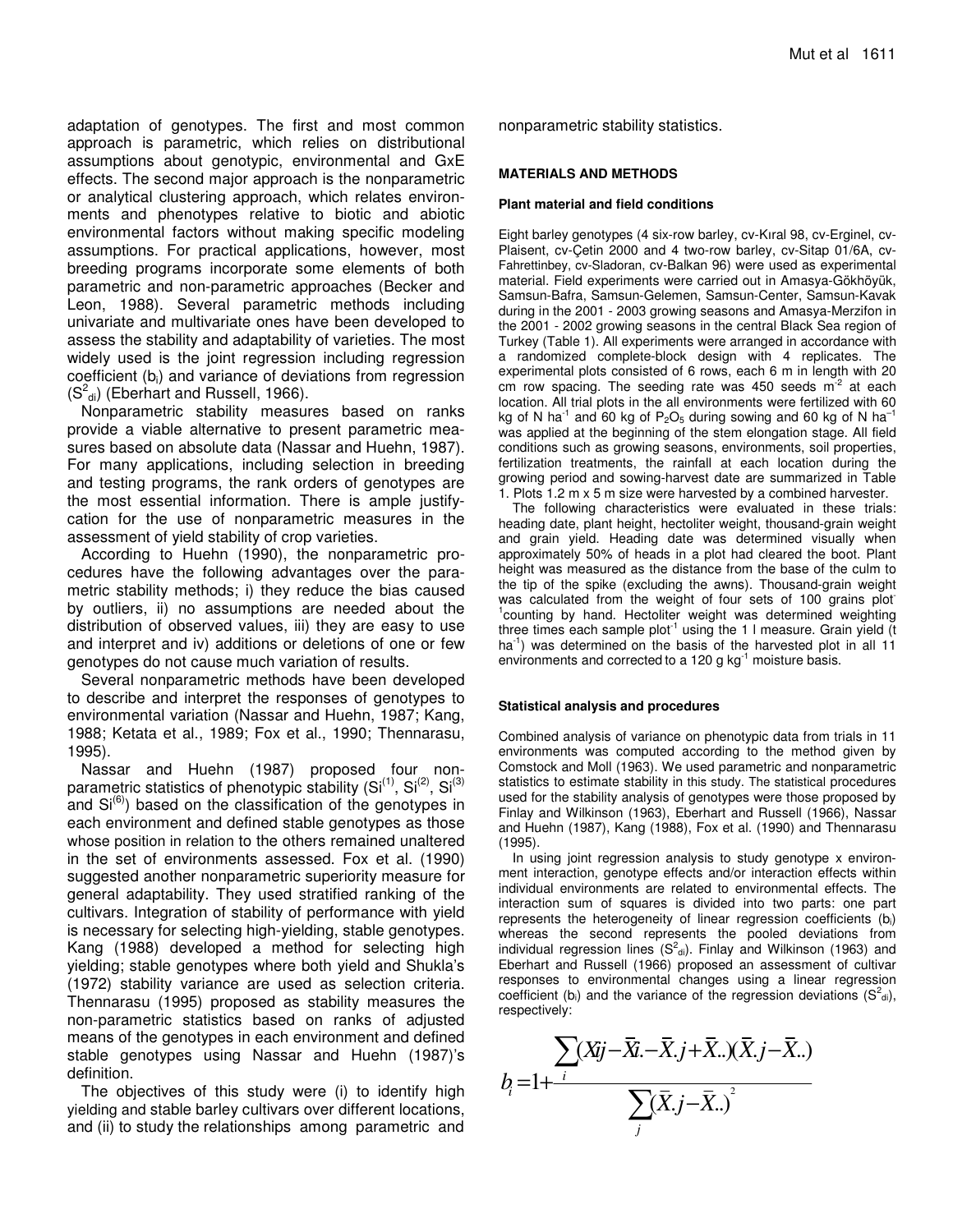| Growing       | <b>Environments</b> | Soil properties         |               | Fertilization (kg ha <sup>-1</sup> ) | <b>Altitude</b> | Rain-fall   | Sowing date/ harvest date |  |
|---------------|---------------------|-------------------------|---------------|--------------------------------------|-----------------|-------------|---------------------------|--|
| season        |                     |                         | N             | $P_2O_5$                             | (m)             | (mm)        |                           |  |
| 2001 - 2002   | Amasya-Gökhöyük     | $pH = 7.35$ clayey loam | $40^a + 60^b$ | $60^a$                               | 449             | 294         | 21.10.2001/26.06.2002     |  |
| $2002 - 2003$ | Amasya-Gökhöyük     | $pH = 7.80$ clayey loam | $40 + 60$     | 60                                   | 449             | 236         | 22.10.2002/24.06.2003     |  |
| 2001 - 2002   | Amasya-Merzifon     | $pH = 7.65$ clayey loam | $40 + 60$     | 60                                   | 700             | 400         | 30.10.2001/26.06.2002     |  |
| 2001 - 2002   | Samsun-Bafra        | $pH = 6.95$ clayey loam | $60 + 60$     | 60                                   | 20              | 695         | 26.11.2001/30.06.2002     |  |
| $2002 - 2003$ | Samsun-Bafra        | $pH = 7.15$ clayey loam | $60 + 60$     | 60                                   | 22              | 472         | 24.11.2002/28.06.2003     |  |
| $2001 - 2002$ | Samsun-Gelemen      | $pH = 7.20$ clavey      | $60 + 60$     | 60                                   |                 | 673         | 24.11.2001/31.06.2002     |  |
| 2002 - 2003   | Samsun-Gelemen      | $pH = 7.30$ clayey      | $60 + 60$     | 60                                   |                 | 563         | 29.11.2002/29.06.2003     |  |
| $2001 - 2002$ | Samsun-Center       | $pH = 7.10$ clavey      | $60 + 60$     | 60                                   | 190             | 613         | 15.11.2001/02.07.2002     |  |
| $2002 - 2003$ | Samsun-Center       | $pH = 6.75$ clayey      | $60 + 60$     | 60                                   | 190             | 420         | 20.11.2002/03.07.2003     |  |
| 2001 - 2002   | Samsun-Kavak        | $pH = 7.30$ loam        | $60 + 60$     | 60                                   | 575             | $530^\circ$ | 30.11.2001/09.07.2002     |  |
| 2002 - 2003   | Samsun-Kavak        | $pH = 7.36$ clavey loam | $60 + 60$     | 60                                   | 640             | $530^\circ$ | 24.11.2002/10.07.2003     |  |

**Table 1.** Agro-climatic characteristics of the testing environments.

<sup>a</sup> Seed-bed; <sup>b</sup> Stem elongation, <sup>c</sup> long-term mean.

$$
S_{di}^{2} = \frac{1}{E-2} \bigg[ \sum_{i} (X_{ij} - \overline{X}i - \overline{X}j + \overline{X}..) - (b_{i} - 1)^{2} \sum_{i} (\overline{X} \cdot j - \overline{X}..)^{2} \bigg]
$$

where  $X_{ij}$  is the grain yield of cultivar i in environment j, is the mean yield of genotype i and  $X.j$  is the mean yield of the environment j,  $\Lambda$  is the grand mean and E is the number of environments.

The cultivars are grouped according to the size of their regression coefficients, less than, equal to,  $or > 1$  and according to the size of the variance of the regression deviations. Those geno-types with regression coefficients <sup>&</sup>gt; 1 would be more adapted to favorable growing conditions, those with regression coefficients <sup>&</sup>lt; 1 would be adapted to unfavorable environmental conditions and those with regression coefficients equal to one would have an average adaptation to all environments. Genotypes with variances in regression deviations equal to zero would be most stable, whereas <sup>a</sup> regression deviation greater than zero would indicate low stability because of the environmental stimulus.

Nassar and Huehn (1987) proposed four non-parametric stability statistics  $(\,S^{(1)}_i,S^{(2)}_i,S^{(3)}_i\,$  and  $\,S^{(6)}_i\,)$  that

combine mean yield and stability. The  $S_i^{(1)}$  statistic measures the mean absolute rank difference of <sup>a</sup> genotype over environments.  $S_i^{(2)}$  gives the variance among the ranks over environments while  $S_i^{(3)}$  is the sum of square deviations in yield units of each classification relative to the mean classification and that  $\, S^{(6)}_i$  is the sum of absolute deviations in yield units of each classification relative to the mean classification. For <sup>a</sup> two-way data set with "p" genotypes and "q" environments, we denote *rij* as the rank of the *i*th genotype in the *j*th environment and  $r_{\tilde{t}}$  as the mean rank across all environments for the *i*th genotype. The adjusted rank,  $r_{ij}^*$  , is determined on the basis of the

adjusted values ( $x_{ij}^* = x_{ij}^* = x_{i.} + x_{..}$  $x_{\ldots}$ ), where  $x_i$  is the

−

mean performance of the *i*th genotype,  $x_{_{ij}}$  is the performance of the *i*th genotype in the *j*th environment and

 $x_{\cdot}$  is the overall mean across environments. The ranks

obtained from these adjusted values (  $\tilde{x_{ij}}^*$  ) depend only on GE interaction and error effects. The genotype with the highest adjusted yield was given <sup>a</sup> rank of 1 and that with the lowest adjusted yield was assigned <sup>a</sup> rank of 25. Theoretically, when  $S_i^{(1)}$  ,  $S_i^{(2)}$  ,  $S_i^{(3)}$  and  $S_i^{(6)}$  values are equal zero, maximum stability for <sup>a</sup> genotype could be pronounced. Four parameters based on yield ranks of genotypes in each environment are derived as follows:

$$
S_i^{(1)} = 2 \sum_{j}^{q-1} \sum_{j'=j+1}^{q} \left| r_{ij} - r_{ij} \right| / \left[ q(q-1) \right]
$$

$$
S_i^{(2)} = \sum_{j=1}^q (r_{ij} - \overline{r}_{i.})^2 / (q-1)
$$

$$
S_i^{(3)} = \sum_{j=1}^q (r_{ij} - \overline{r}_{i.})^2 / \overline{r}_{i}
$$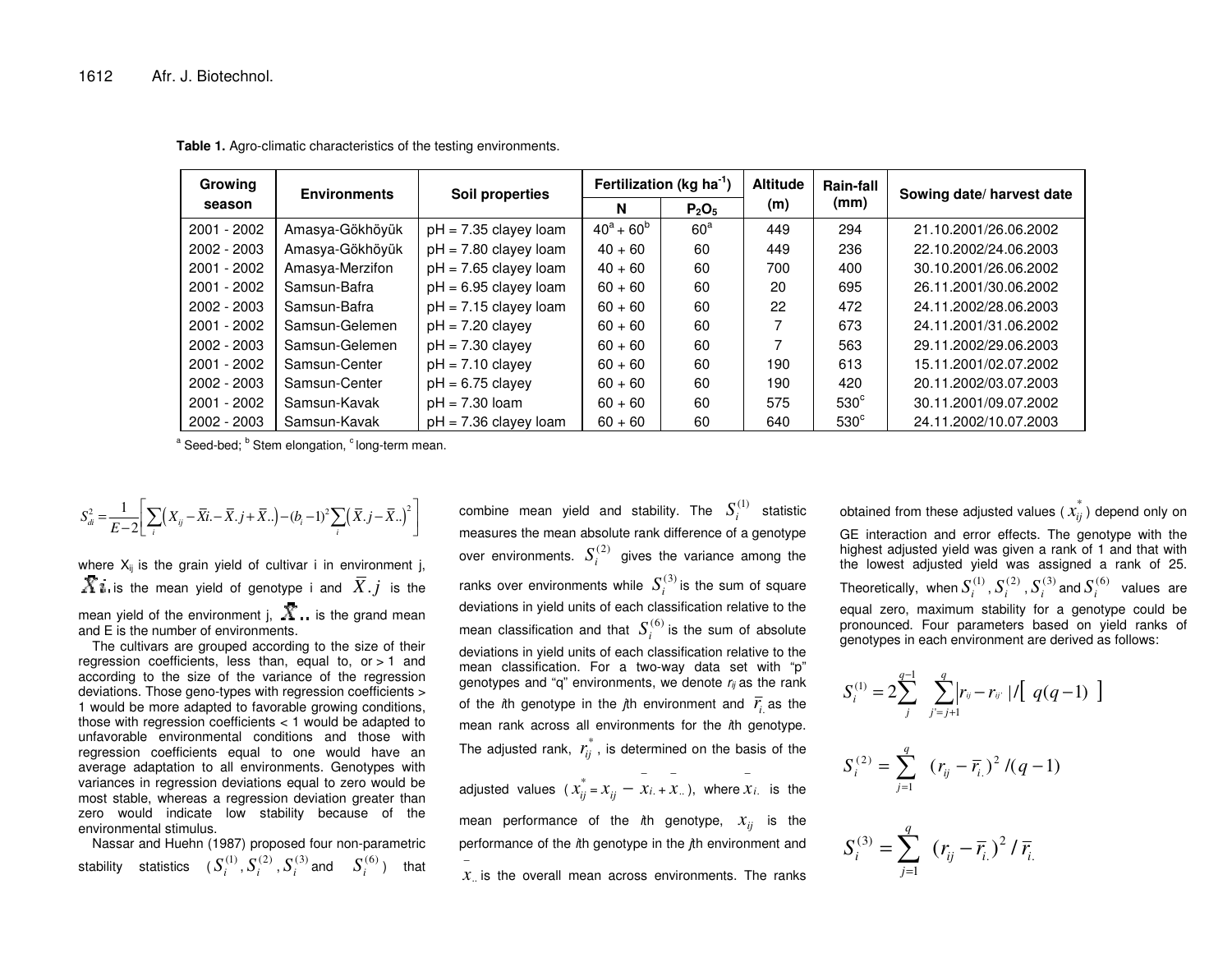| Source of    |     | Mean squares   |                        |                 |                                  |                             |  |  |  |  |
|--------------|-----|----------------|------------------------|-----------------|----------------------------------|-----------------------------|--|--|--|--|
| variation    | DF  | Grain<br>yield | <b>Plant</b><br>height | Heading<br>date | <b>Thousand</b><br>kernel weight | <b>Hectoliter</b><br>weight |  |  |  |  |
| Block (Env)  | 33  | 0.30           | 27.70                  | 0.86            | 5.45                             | 0.85                        |  |  |  |  |
| Genotype (G) |     | $3.17**$       | 1779.50**              | 546.18**        | 816.09**                         | 242.10**                    |  |  |  |  |
| Environment  | 10  | 62.33**        | 12595.81**             | 408.07**        | 370.36**                         | 56.70**                     |  |  |  |  |
| <b>GXE</b>   | 70  | $1.56**$       | $103.10**$             | $9.72**$        | 14.08**                          | $3.53**$                    |  |  |  |  |
| Error        | 231 | 0.345          | 18.30                  | 0.58            | 3.99                             | 0.90                        |  |  |  |  |
| CV(%)        |     | 12.72          | 4.75                   | 0.58            | 4.72                             | 4.99                        |  |  |  |  |

**Table 2.** Analysis of variance and variance components for grain yield, plant height, heading date, thousand grain weight and hectoliter weight of eight barley cultivars grown in 11 environments.

\*\*Significant at the 0.01 probability level.

$$
S_i^{(6)} = \sum_{j=1}^q \left| r_{ij} - \overline{r}_{i.} \right| / \overline{r}_{i.}
$$

Rank-sum proposed by Kang (1988) was another nonparametric stability procedure where both yield and Shukla's (1972) stability variance were used as selection criteria. This index assigns a weight of one to both yield and stability statistics to identify highyielding and stable genotypes. The genotype with the highest yield was given a rank of 1 and a genotype with the lowest stability variance was assigned a rank of 1. All genotypes were ranked in this manner and the ranks by yield and by stability variance were added for each genotype. The genotype with the lowest rank-sum was the most desirable one. This method assumed equal weight for yield and stability variance. However, plant breeder may prefer to assign more weight to yield than to stability variance.

Fox et al. (1990) suggested non-parametric superiority measure for general adaptability. They used stratified ranking of the cultivars. Ranking was done at each location separately and the number of sites at which the cultivar occurred in the top, middle and bottom third of the ranks was computed. A genotype that occurred mostly in the top third was considered as a widely adapted cultivar.

Thennarasu's (1995) nonparametric stability analysis considers adjusted ranks of genotypes within each test environment. The adjusted rank,  $r_{ii}^*$  $r_{ij}^*$  , is determined on the basis of the adjusted

phenotype values ( $x_{ii}^*$  $x_{ij}^* = x_{ij}$  -  $\overline{x_i}$ , where  $\overline{x_i}$ is the mean performance of the ith genotype. The ranks, obtained from these adjusted values (  $x_{ii}^*$  $x_{ij}^*$  ), depend only on G X E interaction and error effects.

Thennarasu (1995) proposed the four following nonparametric stability measures:

$$
NP_i^{(1)} = \frac{1}{q} \sum_{j=1}^{q} |r_{ij}^* - M_{di}^*|
$$

$$
NP_i^{(2)} = \frac{1}{q} \sum_{j=1}^{q} |r_{ij}^* - M_{di}^*| / M_{di}
$$
  

$$
NP_i^{(3)} = \sqrt{\sum (r_{ij}^* - \overline{r_{i.}}^*)^2 / q} / \overline{r_{i.}}
$$

\*\* \*\* \*\*

In the above formulas,  $r_{ii}^*$  $r_{ij}^*$  is the rank of  $x_{ij}^*$  $x_{ij}^*$ ,  $r_{i.}^*$  $r_{\rm i.}^*$  and  $\overline{M}_{\rm di}^*$  are the mean and median ranks for adjusted values, while  $\bar{r}_{\rm i}^{\phantom{\dag}}$  and  $\overline{M}_{\rm di}$ are the same parameters computed from the original (unadjusted) values.

## **RESULTS**

Data presented in Table 2 indicated that significant differences among genotypes, environments and genotype  $\times$ environment interaction (GEI) were detected for all evaluated traits. The significant GEI indicated that the responses of the genotypes changed depending on environmental conditions. The means for grain yield varied widely, ranging from 6.94 ton at Samsun-Bafra 2001/02 to 3.14 ton ha<sup>-1</sup>for Amasya-Gökhöyük in 2001/2002. The means for plant height ranged from 67.5 cm at Amasya-Gökhöyük in 2001/2002 to 122.0 cm at Samsun-Gelemen in 2001/02. The means for heading date ranged from 128.3 days at Samsun-Gelemen in 2001/02 to 138.2 days at Samsun-Kavak in 2002/03. The means for thousand grain weight ranged from 37.2 g at Amasya-gökhöyük in 2001/02 to 46.6 g at Samsun-Gelemen in 2001/02 and at Samsun-center in 2002/2003. The means for kernel weight ranged from 63.9 kg at Samsun-center in 2001/02 to 68.2 kg at Samsun-Bafra in 2002/03 (Table 3).

The genotypes displayed different levels of performance across the 11 environments tested and grain yield means, thousand grain means and hectoliter weight means and ranged from 4.10 to 4.94 ton ha<sup>-1</sup>, 36.4 to 47.9 g and 61.6 to 69.2 kg, respectively. Two-rowed cultivars, Sitap 01/6A, Fahrettinbey, Sladoran and Balkan 96 had higher both thousand grain weight and hectoliter weight than six-rowed cultivars, Kıral 98, Erginel, Plaisent and Çetin 2000. Plaisent had the highest plant height while Kıral 98 had the lowest plant height. However, Kıral 98 had the highest heading date (Table 4).

The result of 11 different parametric and nonparametric stability statistics and genotype mean yields are presented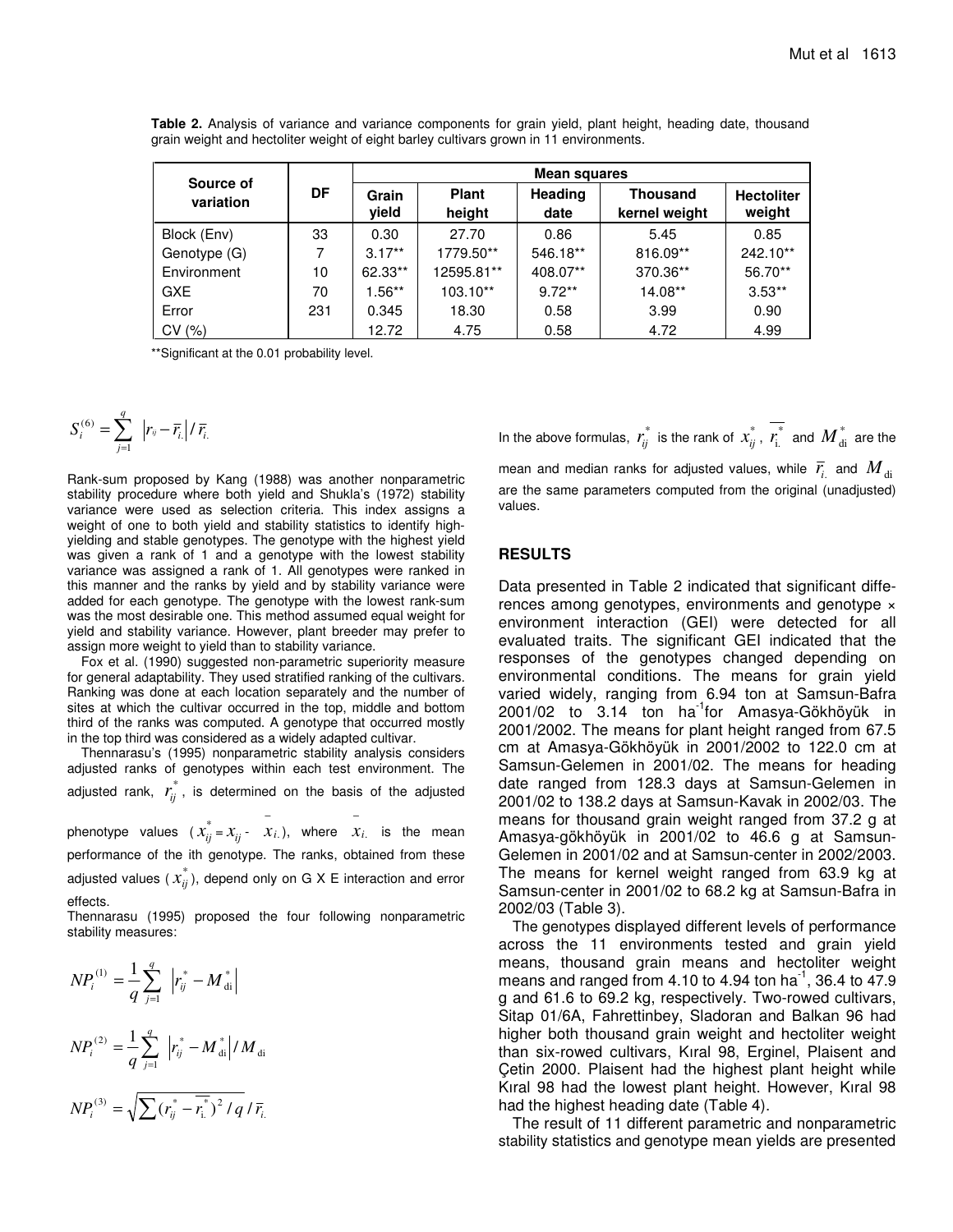| <b>Growing</b><br><b>Season</b> | <b>Environment</b> | <b>Plant height</b><br>(cm) | Heading<br>date (days) | <b>Thousand</b><br>grain weight (g) | <b>Hectoliter</b><br>weight (kg) | <b>Grain yield</b><br>(t/ha) |
|---------------------------------|--------------------|-----------------------------|------------------------|-------------------------------------|----------------------------------|------------------------------|
| 2001-2002                       | Amasya-Gökhöyük    | 80.7                        | 133.2                  | 37.2                                | 64.7                             | 3.26                         |
| 2002-2003                       | Amasya-Gökhöyük    | 67.5                        | 132.7                  | 38.6                                | 67.1                             | 3.14                         |
| 2001-2002                       | Amasya-Merzifon    | 79.1                        | 132.2                  | 38.3                                | 65.5                             | 3.39                         |
| 2001-2002                       | Samsun-Bafra       | 111.1                       | 129.4                  | 43.8                                | 67.5                             | 6.94                         |
| 2002-2003                       | Samsun-Bafra       | 113.0                       | 130.0                  | 42.7                                | 68.2                             | 5.54                         |
| 2001-2002                       | Samsun-Gelemen     | 122.0                       | 128.3                  | 46.6                                | 67.4                             | 6.91                         |
| 2002-2003                       | Samsun-Gelemen     | 111.5                       | 129.3                  | 45.0                                | 67.8                             | 5.56                         |
| 2001-2002                       | Samsun-Center      | 70.0                        | 128.4                  | 45.1                                | 63.9                             | 4.04                         |
| 2002-2003                       | Samsun-Center      | 74.0                        | 128.4                  | 46.6                                | 66.7                             | 4.14                         |
| 2001-2002                       | Samsun-Kavak       | 84.1                        | 137.2                  | 41.5                                | 66.5                             | 4.01                         |
| 2002-2003                       | Samsun-Kavak       | 79.2                        | 138.2                  | 40.4                                | 65.7                             | 3.82                         |
| Mean                            |                    | 90.2                        | 131.6                  | 42.3                                | 66.5                             | 4.61                         |

**Table 3.** Means for plant height, height date, thousand grain weight, hectoliter weight and grain yield for barley cultivars in 11 environments in the central Black Sea region of Turkey.

**Table 4.** Means for plant height, height date, thousand grain weight, hectoliter weight and grain yield of eight barley genotypes tested in the central Black Sea region of Turkey.

| Genotype     | <b>Plant</b><br>height (cm) | <b>Heading</b><br>date (days) | Thousand grain<br>weight (g) | <b>Hectoliter</b><br>weight (kg) | <b>Grain yield</b><br>$(t \text{ ha}^{-1})$ |
|--------------|-----------------------------|-------------------------------|------------------------------|----------------------------------|---------------------------------------------|
| Kıral 98     | 79.0                        | 137.6                         | 36.4                         | 61.6                             | 4.48                                        |
| Sitap 01/6A  | 90.1                        | 128.3                         | 47.9                         | 67.7                             | 4.76                                        |
| Erginel      | 94.9                        | 134.9                         | 39.3                         | 64.4                             | 4.10                                        |
| Plaisent     | 96.4                        | 130.6                         | 37.7                         | 65.1                             | 4.69                                        |
| Cetin 2000   | 95.9                        | 133.9                         | 41.8                         | 65.2                             | 4.55                                        |
| Fahrettinbey | 92.9                        | 129.5                         | 43.7                         | 69.2                             | 4.94                                        |
| Sladoran     | 82.8                        | 128.5                         | 45.4                         | 67.0                             | 4.89                                        |
| Balkan-96    | 88.9                        | 129.3                         | 46.8                         | 67.1                             | 4.50                                        |
| Mean         | 90.1                        | 131.5                         | 42.4                         | 65.9                             | 4.61                                        |

in Table 5. A wide adaptability genotype was defined as one with  $b_i = 1$  and high stability as one with  $S^2_{\text{di}} = 0$ . In this study values for the regression coefficient  $(b<sub>i</sub>)$  ranged from 0.471 (Çetin 2000) to 1.240 (Sitap 01/6A) for grain yield. The regression coefficient of cultivars Erginel, Plaisent, Fahrettinbey, Sladoran and Balkan-96 for grain yield was non-significantly different from the unity ( $b_i = 1$ ). Cultivar Sitap 01/6A with regression coefficient ( $b_i$ ) higher than one had high yield performance and were adapted to favorable environments, whereas Kıral 98 and Çetin 2000 with  $b_i < 1$  and low average yields were poorly adapted across environments and might have specific adaptation to harsh conditions. The cultivars Erginel and Balkan-96 had below average performance for grain yield. Furthermore, the cultivar Plaisent showed that deviation from regression was significant. Hence the performance of these cultivars seems to be unpredictable. The cultivars Fahrettinbey and sladoran gave above average performance and had deviation from regression as small as possible  $(S^2_{\text{di}} = 0)$ . Accordingly, these

cultivars "Fahrettinbey" and "Sladoran" were the most stable cultivars for grain yield (Table 5).

Two rank stability measures  $(S_i^{(1)}$  and  $S_i^{(2)})$  from Nassar and Huehn (1987) were based on the ranks of cultivars across environments and they gave equal weight to each environment. For a genotype with maximum stability  $(S_i^{(1)})$  $= 0$ ),  $S_i^{(2)}$  gives the variance among the ranks across environments. Accordingly,  $S_i^{(1)}$  and  $S_i^{(2)}$  of the tested cultivars showed that cultivars Erginel, Balkan-96 and Fahrettinbey had the lowest values; therefore, these genotypes were regarded as the most stable genotypes according to  $S_i^{(1)}$ ) and  $S_i^{(2)}$ . On the other hand Plaisent, Sitap 01/6A and Çetin 2000 had the highest  $S_i^{(1)}$  and  $S_i^{(2)}$ values; therefore, they were determined to be unstable (Tables 5 and 6).

Two other nonparametric statistics  $(S_i^{(3)}$  and  $S_i^{(6)}$ ) combine yield and stability based on yield ranks of genotypes in each environment (Nassar and Huehn, 1987). Si<sup>(3)</sup>and  $S_i^{(6)}$  ranged from 2.11 to 23.77 and 1.32 to 7.71, respectively. Cultivars Erginel, Balkan-96 and Fahrettinbey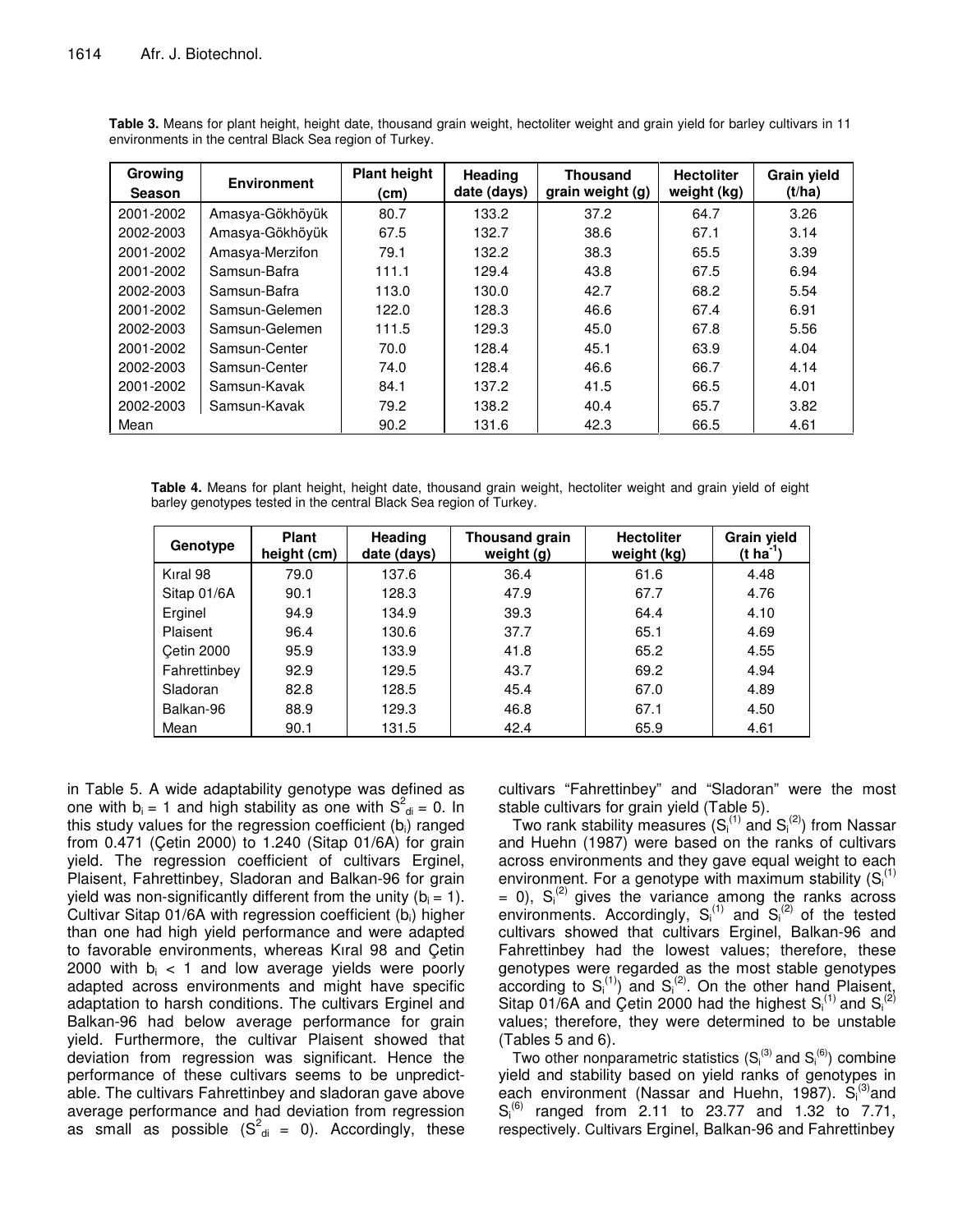| Genotype          | va   | $(b_i)$   | $(S^2_{\text{di}})$ | $S_i^{(1)}$ | $S_i^{(2)}$ | $S_i^{(3)}$ | $S_i^{(6)}$ | $\text{RS}^{\text{b}}$ | <b>TOP<sup>c</sup></b> | MID <sup>c</sup> | <b>LOW<sup>c</sup></b> | NP <sub>i</sub> <sup>(1)d</sup> | NP <sub>i</sub> <sup>(2)d</sup> | NP <sub>i</sub> <sup>(3)d</sup> |
|-------------------|------|-----------|---------------------|-------------|-------------|-------------|-------------|------------------------|------------------------|------------------|------------------------|---------------------------------|---------------------------------|---------------------------------|
| Kıral 98          | 4.48 | $0.865**$ | $0.262*$            | 2.69        | 5.56        | 8.40        | 4.00        | 10                     | 36.4                   | 9.1              | 54.5                   | 2.165                           | 0.361                           | 0.484                           |
| Sitap 01/6A       | 4.76 | *240. ا   | $0.637**$           | 3.05        | 7.27        | 16.11       | 5.43        | -11                    | 45.5                   | 18.2             | 36.3                   | 2.215                           | 0.442                           | 0.397                           |
| Erginel           | 4.10 | 0.969     | 0.097               | .85         | 2.45        | 2.11        | 1.32        | 9                      | 0.0                    | 18.2             | 81.8                   | .306                            | 0.186                           | 0.425                           |
| Plaisent          | 4.69 | 1.156     | $0.391**$           | 3.24        | 7.62        | 18.76       | 6.67        | 10                     | 63.6                   | 0.0              | 36.4                   | 2.347                           | 0.782                           | 0.850                           |
| <b>Cetin 2000</b> | 4.55 | $0.471**$ | $0.217*$            | 2.91        | 7.60        | 23.77       | 7.71        | $-11$                  | 45.5                   | 54.5             | 0.0                    | 2.182                           | 091.ا                           | 0.842                           |
| Fahrettinbey      | 4.94 | 1.163     | 0.162               | 2.11        | 3.21        | 4.32        | 3.46        |                        | 63.6                   | 18.2             | 18.2                   | 388.                            | 0.348                           | 0.541                           |
| Sladoran          | 4.89 | 1.159     | 0.137               | 2.66        | 5.16        | 12.00       | 5.35        | 4                      | 54.5                   | 9.1              | 36.4                   | .983                            | 0.662                           | 0.586                           |
| Balkan-96         | 4.50 | 0.999     | 0.198               | .85         | 2.67        | 2.63        | 1.72        | 10                     | 18.2                   | 63.6             | 27.3                   | 1.223                           | 0.203                           | 0.325                           |
| Mean              | 4.61 | 1.000     |                     |             |             |             |             |                        |                        |                  |                        |                                 |                                 |                                 |

**Table 5.** Mean values (Y) and parametric and nonparametric stability measures for grain yield and test of parametric and nonparametric stability results for eight cultivars across 11 environments.

aY is the general grain yield (kg ha<sup>-1</sup>) of each genotype across all environments; <sup>b</sup>RS is the rank-sum of Kang (1988); °TOP, MID and LOW are the parameters of Fox et al. (1990);  $^d$ NP = nonparametric stability parameters.

had the lowest  $S_i^{(3)}$  and  $S_i^{(6)}$  values; hence, these cultivars were characterized as the most stable genotypes, as well as with regard to  $S_i^{(1)}$  and  $S_i^{(2)}$ statistics (Table 5). None-theless, while the mean yield of Fahrettinbey was high, the mean yields of Erginel and Balkan-96 were lower than total mean. On the other hand cultivar Sladoran was high mean yielding, it was characterized as unstable cultivar according to  $S_i^{(1)}$ ,  $S_i^{(2)}$ ,  $S_i^{(3)}$  and  $S_i^{(6)}$ parameters (Tables 5 and 6).

According to rank-sum (RS) statistics (Kang, 1988), genotypes with <sup>a</sup> low rank-sum are regarded as the most desirable. This parameter revealed that cultivars Sladoran and Fahrettinbey had the lowest values and were stable cultivars, whereas cultivars Sitap 01/6A and Çetin 200, which had the highest values, were undesirable (Tables 5 and 6).

Cultivars Plaisent, Fahrettinbey and Sladoran were stable genotypes according to the nonparametric superiority parameter (TOP) (Fox et al., 1990), because these genotypes were placed mostly in the top 3. The superiority parameter of Fox et al. (1990) consists of scoring the percentage

of environments in which each genotype ranked in the top, middle and bottom third of trial entries. A genotype usually observed in the top third of entries across environments can be considered relatively well adapted and stable. The undesirable genotypes according to this method were Erginel, Balkan-96 and Kıral 98 (Tables 5 and 6).

Using the stability statistics  $NP_i^{(1)}$ ,  $NP_i^{(2)}$  and  $NP_i^{(3)}$  genotypes with minimum low values are considered more stable (Thennarasu, 1995). According to  $NP_i^{(1)}$  and  $NP_i^{(2)}$ , cultivars Balkan 96, Erginel and Fahrettinbey were considered stable in comparison to the other cultivars; because these cultivars had lower values (Tables 5 and 6). But, the mean yields of Erginel and Balkan-96 were lower than total mean yield.

Cultivars Balkan 96, Sitap 01/6A and Erginel had the lowest NP $^{(3)}_1$  values and therefore, they were the most stable genotypes. Nonetheless, these cultivars except Sitap 01/6A had lower mean yields than the total mean yield. The cultivars that were unstable based on  $NP_i^{(3)}$  were Fahrettinbey and Sladoran, which had the highest mean yields (Tables 5 and 6).

# **Relationships between mean yield and stability parameters**

The results of Spearman's coefficient of rank correlations between mean yield and the different nonparametric stability measures are shown in Table 7. Mean yield was statistically significant (P < 0.01) and positively correlated with TOP parameters. The strong correlation between mean yield and this stability parameter was expected because the values of this statistic were high for high-yielding cultivars. Furthermore, the correlation was positive between mean yield and b<sub>i</sub> and ranksum, but this correlation was statistically nonsignificant.

On the other hand mean yield was negatively correlated with Nassar and Huehn's (1987)  $S_i^{(1)}$ ,  $S_i^{(2)}$ ,  $S_i^{(3)}$ ,  $S_i^{(6)}$  statistics and Thennarasu's (1995)  $NP_i^{(1)}$ ,  $NP_i^{(2)}$  and  $NP_i^{(3)}$  measures. Nevertheless, this correlation was non-significant (Table 7).

Nassar and Huehn's (1987)  $S_i^{(1)}$ ,  $S_i^{(2)}$ ,  $S_i^{(3)}$  and  $S_i^{(6)}$  parameters were significantly (P < 0.01) and positively correlated to each other and to Thennarasu's (1995) NP $_i^{(1)}$  and NP $_i^{(2)}$  measures.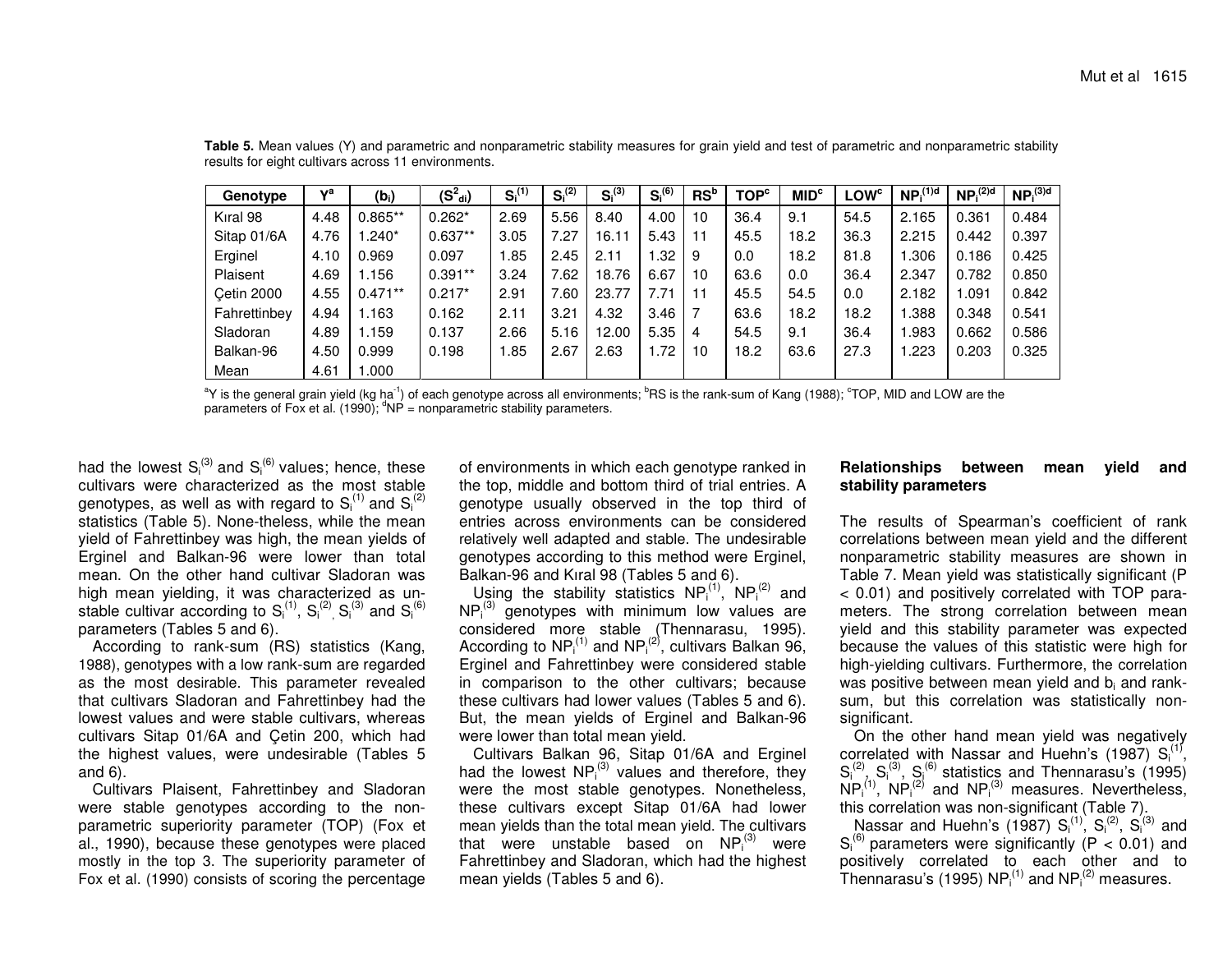| Genotype          | <b>Yield rank</b> | $b_i$ | $S^2_{\text{di}}$ | $S_i^{(1)}$ | $S_i^{(2)}$ | $S_i^{(3)}$ | $S_i^{(6)}$ | <b>RS</b> | <b>TOP</b> | NP <sub>i</sub> <sup>(1)</sup> | NP <sub>i</sub> <sup>(2)</sup> | NP <sub>i</sub> <sup>(3)</sup> |
|-------------------|-------------------|-------|-------------------|-------------|-------------|-------------|-------------|-----------|------------|--------------------------------|--------------------------------|--------------------------------|
| Kıral 98          |                   | 3     | 2                 | 5           | 5           | 4           | 4           | 10        | 6.0        | 5                              | 4                              | 4                              |
| Sitap 01/6A       | 3                 | 2     | 3                 | 7           | 6           | 6           | 6           | 11        | 4.5        |                                | 5                              | $\overline{2}$                 |
| Erginel           | 8                 |       |                   |             |             |             |             | 9         | 8.0        | 2                              |                                | 3                              |
| Plaisent          | 4                 |       | 3                 | 8           | 8           |             |             | 10        | 1.5        | 8                              |                                | 8                              |
| <b>Cetin 2000</b> | 5                 | 3     | 2                 | 6           |             | 8           | 8           | 11        | 4.5        | 6                              | 8                              |                                |
| Fahrettinbey      |                   |       |                   | 3           | 3           | 3           | 3           | 7         | 1.5        | 3                              | 3                              | 5                              |
| Sladoran          | 2                 |       |                   | 4           | 4           | 5           | 5           | 4         | 3.0        | 4                              | 6                              | 6                              |
| Balkan-96         | 6                 |       |                   | 2           | 0           | っ           | o<br>⊂      | 10        | 7.0        |                                | 2                              |                                |

**Table 6.** Ranking of eight cultivars after yield data from 11 environments were analyzed for GEI and stability using 12 different parametric and nonparametric methods.

**Table 7.** Spearman's rank correlation coefficients between the different parametric and non parametric stability parameters for grain yield of 8 barley genotypes.

| <b>Measure</b>                 | Yield    | $b_i$   | $S^2_{\text{di}}$ | $S_i^{(1)}$ | $S_i^{(2)}$ | $S_i^{(3)}$ | $S_i^{(6)}$ | <b>RS</b> | <b>TOP</b> | NP <sub>i</sub> <sup>(1)</sup> | NP <sub>i</sub> <sup>(2)</sup> |
|--------------------------------|----------|---------|-------------------|-------------|-------------|-------------|-------------|-----------|------------|--------------------------------|--------------------------------|
| $b_i$                          | 24.7     |         |                   |             |             |             |             |           |            |                                |                                |
| $S^2_{\text{di}}$              | $-2.6$   | 53.5    |                   |             |             |             |             |           |            |                                |                                |
| $S_i^{(1)}$                    | $-31.0$  | 45.4    | $92.6**$          |             |             |             |             |           |            |                                |                                |
| $S_i^{(2)}$                    | $-26.2$  | 49.5    | $87.4**$          | $97.6***$   |             |             |             |           |            |                                |                                |
| $S_i^{(3)}$                    | $-35.7$  | 49.5    | $74.6*$           | $90.5***$   | $95.2**$    |             |             |           |            |                                |                                |
| $S_i^{(6)}$                    | $-35.7$  | 49.5    | $76.3*$           | $90.5***$   | $95.2**$    | $1.00**$    |             |           |            |                                |                                |
| <b>RS</b>                      | 27.0     | $70.2*$ | $74.3*$           | 57.7        | 57.7        | 54.0        | 54.0        |           |            |                                |                                |
| <b>TOP</b>                     | $85.5**$ | 18.8    | $-27.3$           | $-55.4$     | $-55.4$     | $-55.4$     | $-55.4$     | 19.9      |            |                                |                                |
| NP <sub>i</sub> <sup>(1)</sup> | $-26.2$  | 45.4    | $92.6***$         | $97.6***$   | $95.2**$    | $88.1**$    | $88.1**$    | 52.8      | $-53.0$    |                                |                                |
| NP <sub>i</sub> <sup>(2)</sup> | $-38.1$  | 41.2    | 61.7              | $83.3**$    | $90.5***$   | $97.6***$   | $97.6**$    | 38.1      | $-59.0$    | $81.0**$                       |                                |
| NP <sub>i</sub> <sup>(3)</sup> | $-33.3$  | 4.1     | 28.3              | 52.4        | 64.3        | 66.7        | 66.7        | $-11.0$   | $-69.9*$   | 57.1                           | $76.2*$                        |

\* Significant at the 0.05 probability level; \*\* Significant at the 0.01 probability level.

The correlation between  $b_i$  and rank-sum parameters was significant  $(P < 0.05)$ . Spearman's rank correlations between the  $S^2_{\text{di}}$  statistic and  $S_i^{(1)}$ ,  $S_i^{(2)}$ ,  $S_i^{(3)}$ ,  $S_i^{(6)}$ , ranksum and  $NP_i^{(1)}$  parameters were significant. On the other hand TOP was significantly and negatively correlated to the stability parameter of Thennarasu's (1995)  $NP_i^{(3)}$ . Furthermore, TOP was negatively correlated to all the stability parameters of Nassar and Huehn (1987). However, this correlation was statistically non-significant (Table 7).

To better understand the relationships among the parametric and nonparametric methods, a principal component analysis (PCA) based on the rank correlation matrix was performed. When applying the PC analysis, the two first PCs explained 84.63% (62.60 and 22.03% by PCA1 and PCA2, respectively) of the variance of the original variables. The relationships among the different stability statistics are graphically displayed in a biplot of PCA1 and PCA2 (Figure 1). In this biplot, the PCA1 axis mainly distinguishes the method of TOP from the other methods. Mean yield (Y) also groups near TOP, which we referred to as group 1 (G1) stability measure. The second PC axis separated b<sub>i</sub>,  $S^2_{\text{di}} S^{(1)}_{\text{i}}, S^{(2)}_{\text{i}}, S^{(3)}_{\text{i}}, S^{(6)}_{\text{i}},$  rank-sum and  $\text{NP}^{(1)}_{\text{i}}$ 

(group 2, [G2]) from  $NP_i^{(2)}$  and  $NP_i^{(3)}$  (Figure 1).

## **DISCUSSION**

Genotype-by-environment interactions are important sources of variation in any crop and the term stability is sometimes used to characterize a genotype, which shows a relatively constant yield, independent of changing environmental conditions. On the basis of this idea, genotypes with a minimal variance for yield across different environments are considered stable. This idea of stability may be considered as a biological or static concept of stability (Becker and Leon, 1988). This concept of stability is not acceptable to most breeders and agronomists, who prefer genotypes with high mean yields and the potential to respond to agronomic inputs or beter environmental conditions (Becker, 1981). The high yield performance of released varieties is one of the most important targets of breeders; therefore, they prefer a dynamic concept of stability (Becker and Leon, 1988). The parameter TOP was related to the dynamic concept of stability. Additionally, Flores et al. (1998), Sabaghnia et al. (2006),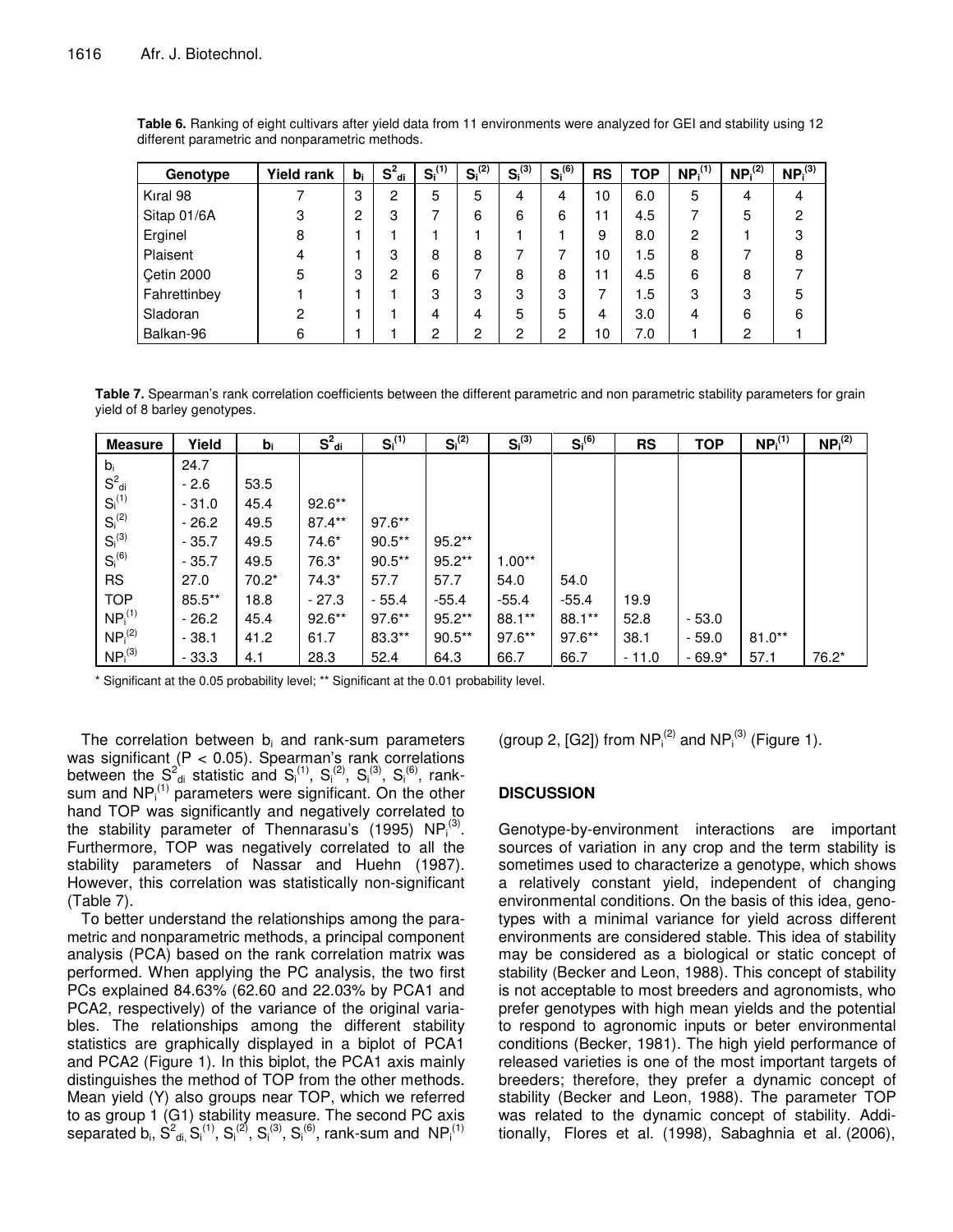

**Figure 1.** Principal component analysis (PCA1 and PCA2) plot of ranks of stability of yield, as estimated with 11 methods based on yield data from 8 barley cultivars grown in 11 environments, showing the interrelationships between these parameters.

Mohammadi and Amri (2008) and Mut et al. (2009) pointed out that the TOP procedure was associated with mean yield and the dynamic concept of stability. According to Becker and Leon (1988), the genotypic response to environmental conditions should be equal for all cultivars; therefore, these parameters could be used to recommend cultivars adapted to favorable conditions.

The other remaining methods are associated with static stability (Figure 1). Regression coefficient (bi) and variance of deviations from regression (S $^2$ <sub>di</sub>) Eberhart and Russell (1966), the 4 nonparametric statistics  $S_i^{(1)}$ ,  $S_i^{(2)}$ ,  $S_i^{(3)}$ ,  $S_i^{(6)}$  of Nassar and Huehn (1987) and Thennarasu's (1995)  $NP_i^{(1)}$  parameter came together as G2 (Figure 1). These methods classify genotypes as stable or unstable in a similar manner. Consequently, only one of these parameters would be sufficient for selecting stable genotypes in a breeding program. Kara (2000) and Mut (2004) also reported the same correlations in wheat. Flores et al. (1998) reported high rank correlations between  $S_i^{(1)}$  and Si (2) in faba bean (*Vicia faba* L.) and pea (*Pisum sativum* L.). Adugna and Labuschagne (2003), Altınbaş (2004) and Abdulahi et al. (2007) also reported similar results in linseed, chickpea and safflower, respectively. Furthermore, Sabaghnia et al. (2006), Mohammadi and Amri (2008) and Mut et al. (2009) reported high rank correlations between  $S_i^{(1)}$ ,  $S_i^{(2)}$ ,  $S_i^{(3)}$ ,  $S_i^{(6)}$  in lentil, wheat and wheat, respectively. Nassar and Huehn (1987) reported that  $S_i^{(1)}$ and  $S_i^{(2)}$  were associated with the static biological concept of stability, as they defined stability in the sense

of homeostasis. Therefore, group 2 stability parameters represent a static concept of stability and could be used as compromise methods that select genotypes with moderate yield and high stability. The parameters  $NP_i^{(2)}$ and  $NP_i^{(3)}$  were in G3. As with G2, these methods identified stable genotypes based on the static or biological concept of stability, but unlike G2 they were negatively correlated with high yield. Therefore, we do not recommend use of these statistics for cultivar selection (Figure 1).

Environmental variations seemed to be of importance in determining performance and therefore evaluation based on several years and locations is a good strategy to pursue in breeding for varying environments. Farmers in developing countries which use none or limited inputs and grow cereals under harsh and unpredictable environments, require stable varieties. In these cases, genotypes with good performance and stability should be recommended (Mohammadi and Amri, 2008). Despite the fact that different stability measures are indicative of high, intermediate or low stability performance, the stability values do not provide information for reaching definitive conclusions. Therefore, group I statistic (TOP) is crucial because farmers would prefer to use high-yielding cultivars that perform consistently from one environment to another (Figure 1).

In the present study the significant and positive correlation  $(P < 0.01)$  between TOP and mean yield indicated that TOP was the best parameter for identifying high-yielding genotypes. Considering TOP statistic, cultivars